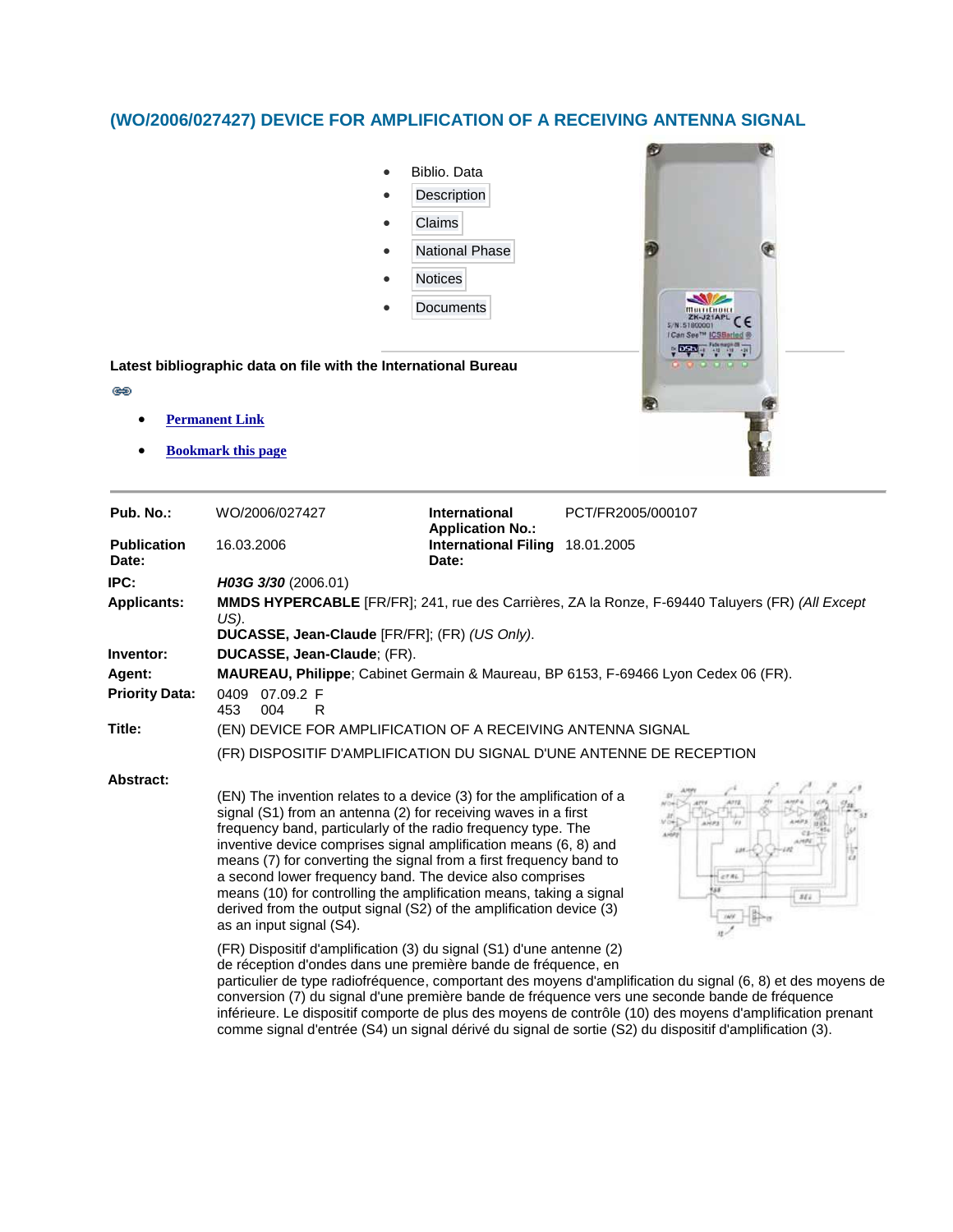**Designated States:** AE, AG, AL, AM, AT, AU, AZ, BA, BB, BG, BR, BW, BY, BZ, CA, CH, CN, CO, CR, CU, CZ, DE, DK, DM, DZ, EC, EE, EG, ES, FI, GB, GD, GE, GH, GM, HR, HU, ID, IL, IN, IS, JP, KE, KG, KP, KR, KZ, LC, LK, LR, LS, LT, LU, LV, MA, MD, MG, MK, MN, MW, MX, MZ, NA, NI, NO, NZ, OM, PG, PH, PL, PT, RO, RU, SC, SD, SE, SG, SK, SL, SM, SY, TJ, TM, TN, TR, TT, TZ, UA, UG, US, UZ, VC, VN, YU, ZA, ZM, ZW. African Regional Intellectual Property Org. (ARIPO) (BW, GH, GM, KE, LS, MW, MZ, NA, SD, SL, SZ, TZ, UG, ZM, ZW) Eurasian Patent Organization (EAPO) (AM, AZ, BY, KG, KZ, MD, RU, TJ, TM) European Patent Office (EPO) (AT, BE, BG, CH, CY, CZ, DE, DK, EE, ES, FI, FR, GB, GR, HU, IE, IS, IT, LT, LU, MC, NL, PL, PT, RO, SE, SI, SK, TR) African Intellectual Property Organization (OAPI) (BF, BJ, CF, CG, CI, CM, GA, GN, GQ, GW, ML, MR, NE, SN, TD, TG).

**Publication Language:** French (FR)

**Filing Language:** French (FR)

## **[DISPOSITIF D'AMPLIFICATION DU SIGNAL D'UNE ANTENNE DE](http://fr.espacenet.com/publicationDetails/biblio?KC=A1&date=20060316&NR=2006027427A1&DB=fr.espacenet.com&locale=fr_FR&CC=WO&FT=D)  [RECEPTION](http://fr.espacenet.com/publicationDetails/biblio?KC=A1&date=20060316&NR=2006027427A1&DB=fr.espacenet.com&locale=fr_FR&CC=WO&FT=D)**

**Inventeur:** DUCASSE JEAN-CLAUDE [FR] **CE Publication: WO2006027427 (A1)** — 2006-03-16

Données issues de la base de données — FR - esp@cenet